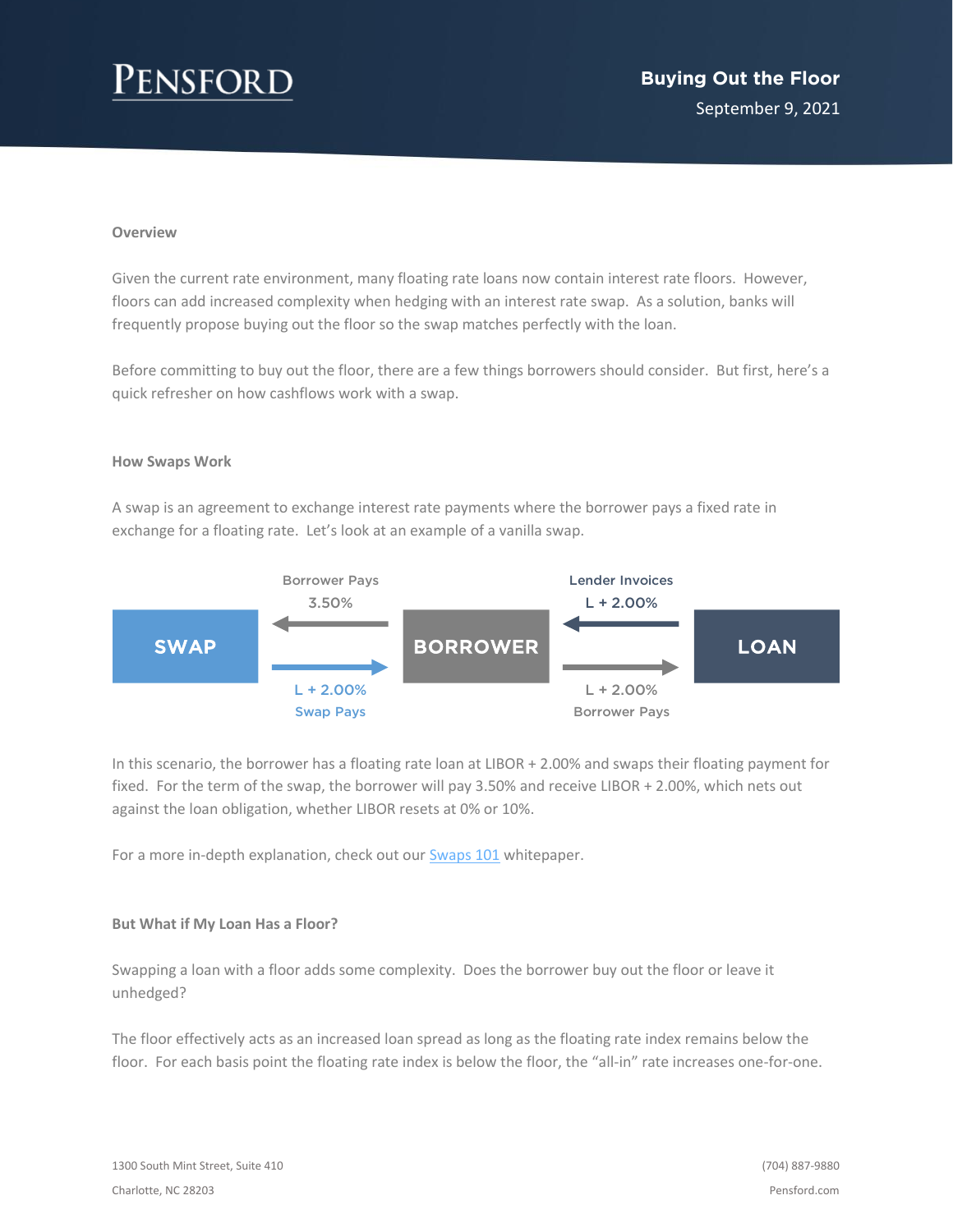# ENSFORD

Let's illustrate this by including a 0.50% floor on LIBOR to the loan from our previous example. In this new scenario, the borrower's still paying 3.50% and receiving L + 2.00%. However, the borrower's minimum payment on the loan is now the floor + 2.00% (or 2.50%). If LIBOR resets below the floor at 0.10%, then the swap payout falls 0.40% short of the loan payment.



Here's this same scenario laid out a different way.



To create a perfect hedge, the borrower would need to "buy out" the floor on the swap so that the swap's payout matches the loan payment. But that's going to cost something. In lieu of a 3.50% fixed rate, the borrower might instead be paying 3.80%. Below we'll explore an example of buying the floor out of a swap.



Swap payout equals loan payment

Like in the last example, let's assume LIBOR resets again at 0.10%. With the floor bought out, the swap now pays out 0.50% + 2.00%, which nets equally against the loan payment.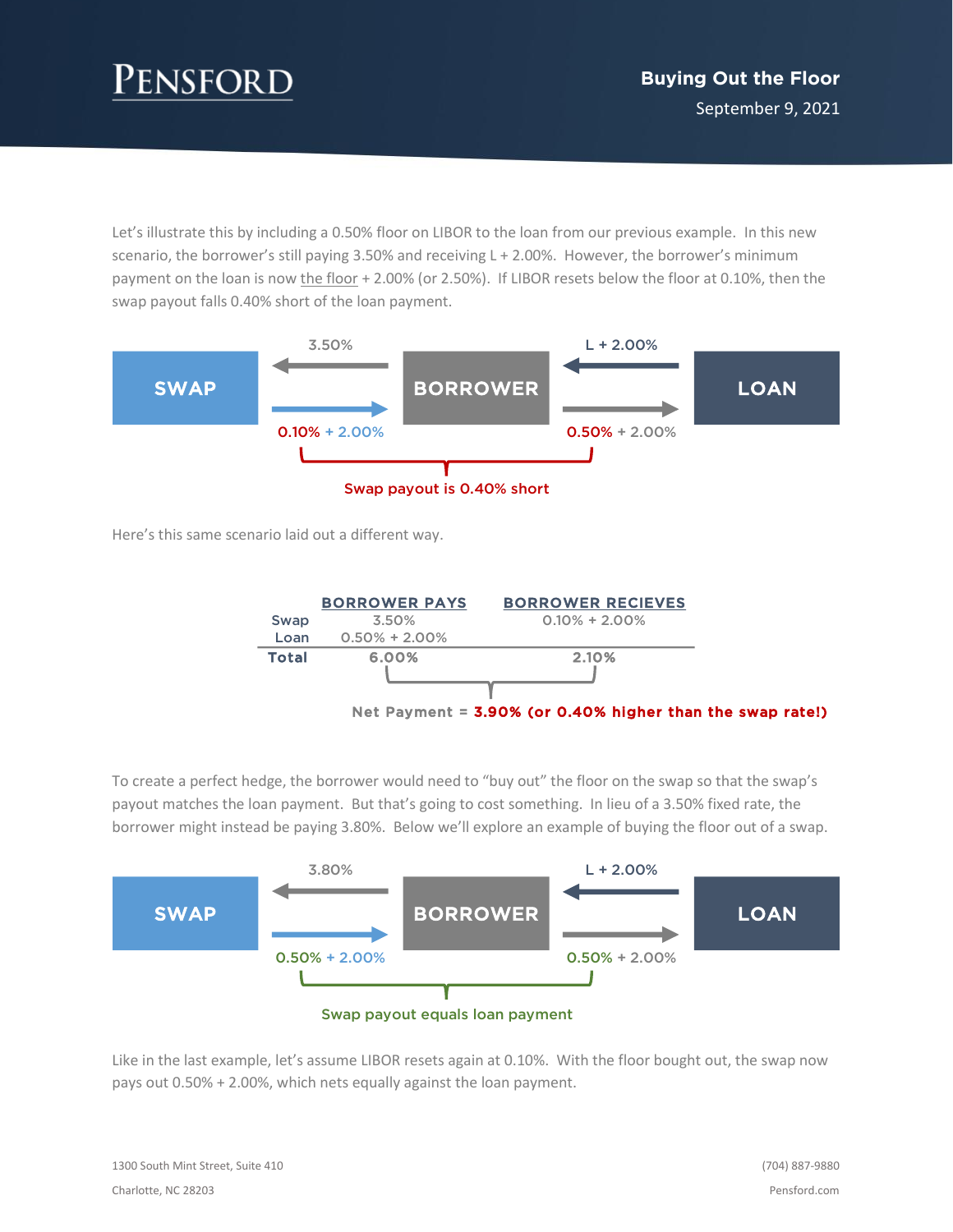# **ENSFORD**

Because the bank must hedge the risk that they'll need to payout on the floor, they charge a premium to buy it out on the swap. Typically, this premium is rolled into swap and paid through an increase to the rate.

### **Alright, Should I Buy Out the Floor?**

Many banks offer the ability to buy out the floor but don't make it mandatory. Nonetheless, buying out the floor is another revenue generating activity for the bank, who will frequently try to sell the borrower on doing so. Before committing to buying it out, borrowers should consider the breakeven point.

On our example swap, let's assume a 10-year term to hedge against a \$10mm floating rate loan. For buying out the 0.50% floor to pay for itself, LIBOR would need to *average 0.20% (0.50% floor minus 0.30% cost) or lower for the next decade*.



The cost to buy out the floor is usually so substantial that many borrowers elect to forego buying it out, understanding their risk will be a one-for-one increase to their fixed rate as long as the floating rate index is below the floor. In many cases, the borrower would wind up better off covering any increase in their fixed rate from the swap payout shortfall themselves.